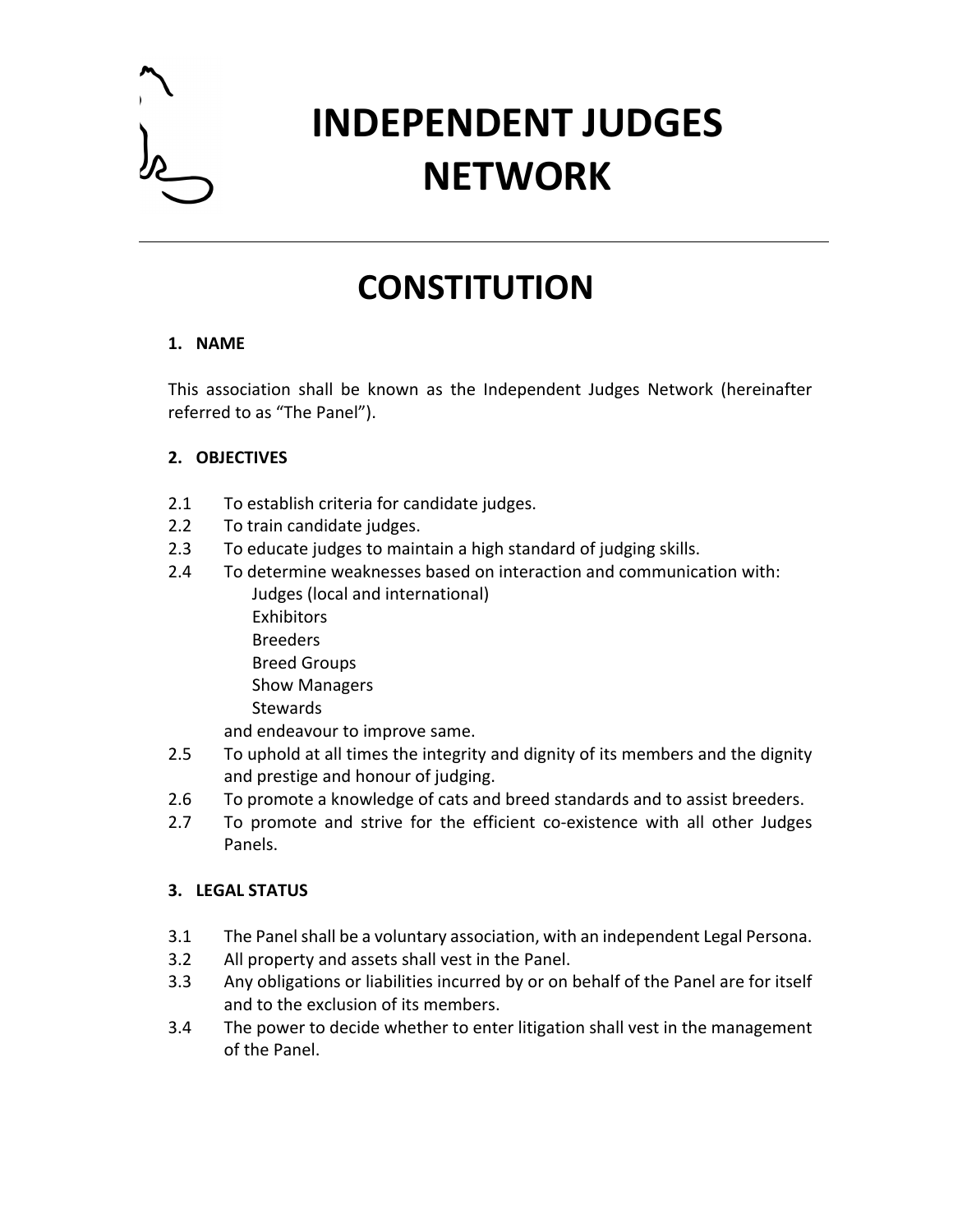#### **4. MEMBERSHIP**

- 4.1 The Panel shall be an autonomous body formally recognized by the Southern Africa Cat Council's Governing Council (clubs) and shall consist of judges domiciled in the Republic of South Africa and student judges accepted in terms of Point 5 below.
- 4.2 Qualified judges may apply for membership by email, submitting such application to the secretary of the Panel.
- 4.3 Each member shall pay an annual membership fee on or before the 28<sup>th</sup> February of a calendar year. The membership fee will be decided upon by the Panel from time to time.
- 4.4 Upon receipt of an application for membership the Panel will vote via email, whether to accept or not to accept such applicant as a member.
- 4.5 Voting shall be unanimous.
- 4.6 Members not having paid their annual membership fee by April will lose their membership privileges (to vote and to judge) until such time that their membership fee is paid in full. If membership is not paid by June then the member will forfeit their membership. The Secretary will keep the Clubs informed.
- 4.7 Any member who does not meet the criteria to be recognised as a qualified judge in terms of the Constitution of the Southern Africa Cat Council and the constitution of the Southern African Cat Council of Judges shall not be permitted to be a Member of the Panel.

#### **5. STUDENT JUDGES**

- 5.1 Any person who wishes to become a student judge, shall apply via email to the Panel Secretary.
- 5.2 Upon receipt of an application for membership as a Student Judge, the Panel will vote whether to accept or not to accept such applicant as a member and Student Judge.
- 5.3 Voting shall be unanimous.
- 5.4 The Panel will decide which courses will be run, and which Panel member will be the Tutor for that course.
- 5.5 Each Tutor shall report to the panel on the following:
	- (a) the progress and status of the lectures
	- (b) the progress of the students
- 5.6 Upon the successful completion of the written examination, the Tutor and Panel shall arrange for the practical examination to take place.
- 5.7 Upon the successful completion of the practical exam, the Secretary shall be informed of the names of the probationers. The Tutor shall be responsible for: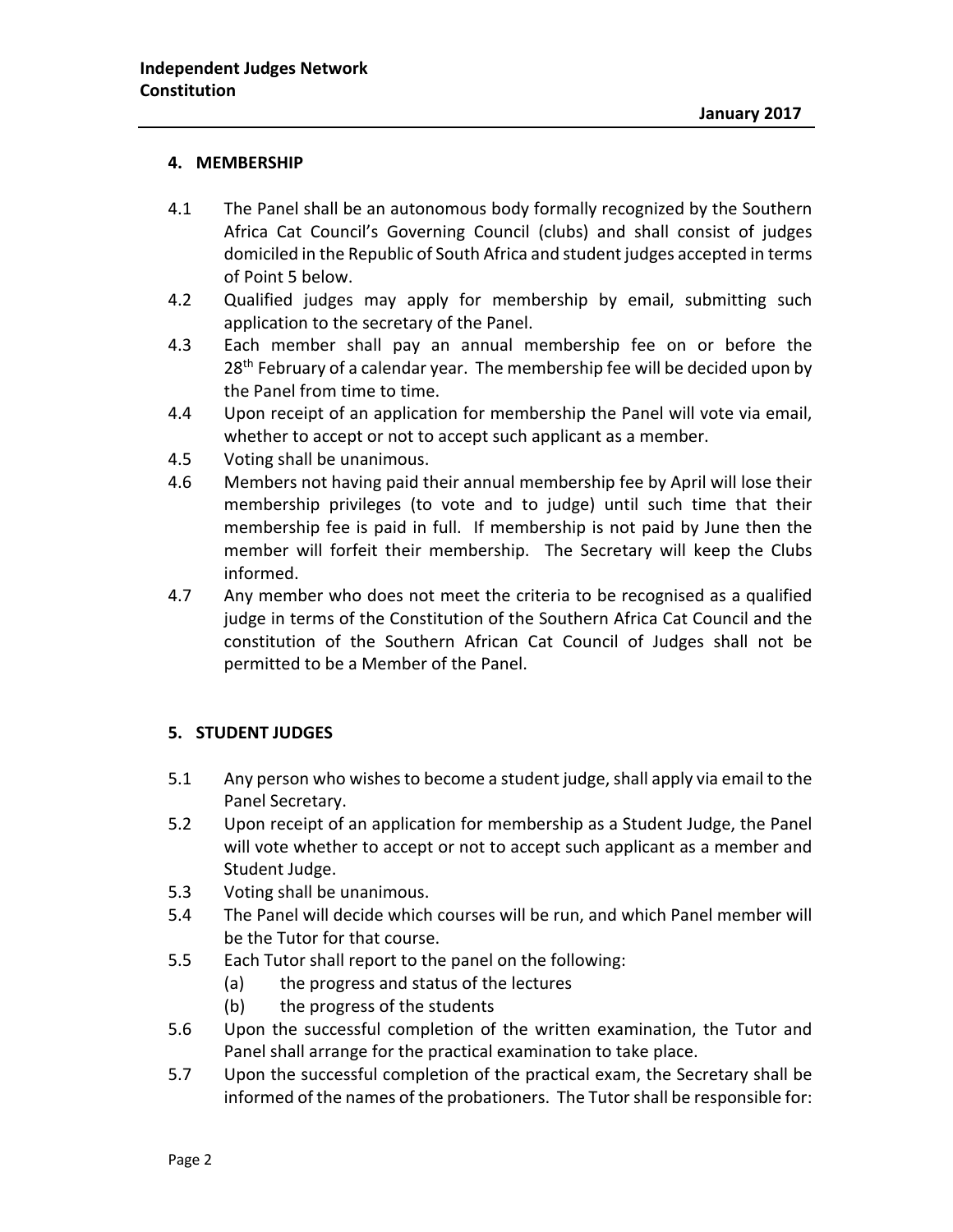- (a) keeping the judges reports on the progress of the probationers;
- (b) reporting back to the Panel regarding the progress of the probationers.
- 5.8 In the event of the Panel being of the opinion that any one, or more, probationer has completed the required number of cats, the Secretary shall place such on email for discussion and subsequent voting (if students' reports are satisfactory to the Panel).

#### **6. VOTING**

- 6.1 Members may record their votes on any matter via email.
- 6.2 Unless otherwise laid down in the Constitution, matters requiring a vote shall be decided by a simple majority.
- 6.3 In all cases, should there be an equal number of votes, no person shall have a casting vote.
- 6.4 Voting rights of officers, not being qualified judges are regulated by paragraph 9.7 to 9.9

#### **7. MEETINGS**

- 7.1 When required, the Panel shall hold meetings to decide on matters of importance to the Panel. Meetings will be held via Skype or teleconference.
- 7.2 Members will be informed of the business of the Panel by email.
- 7.3 A quorum shall consist of 50% of the membership, calculated in the event of a fraction, to the next highest whole number.
- 7.4 An Annual General Meeting of the Panel shall be conducted once a year via Skype or teleconference, no later than  $31<sup>st</sup>$  May each year.
- 7.5 Notice of the Annual General Meeting shall be given by the Secretary to all members not less than 14 days prior to such meeting.
- 7.6 The Secretary of the Panel shall forward the agenda of the Annual General Meeting to all members at least 7 days prior to such meeting taking place.

#### **8. MANAGEMENT OF THE PANEL**

- 8.1 The day to day management of the Panel shall be conducted by the Officers of the Panel.
- 8.2 The Officers of the Panel shall be a Chairman, Secretary and Treasurer.
- 8.3 Officers of the Panel may serve in more than one function, but no more than two functions.
- 8.4 The term of all Officers shall be for a period of two years, calculated from the date of election.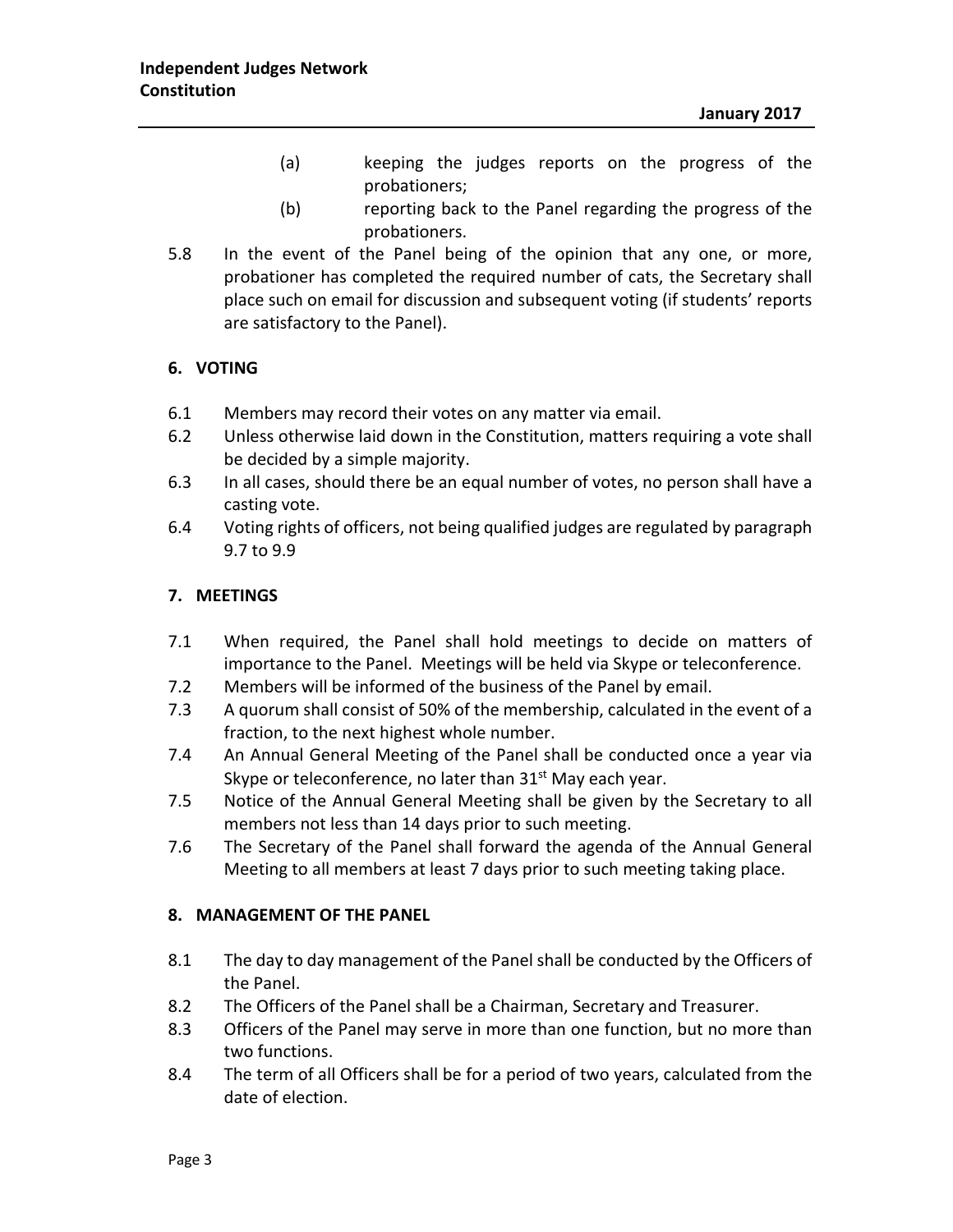- 8.5 The Officers of the Panel must be elected from the existing members who are qualified judges.
- 8.6 In the absence of the Chairman, another member of the Panel shall be elected to perform the duties of the Chairman.
- 8.7 All of the Members of the Panel, who are qualified judges, shall have a vote on matters concerning breed standards, the Standard of Points, changes to the Standard of Points or any matter requiring the vote of a qualified judge.
- 8.8 Student Judges shall not have a vote on matters concerning breed standards, the Standard of Points, changes to the Standard of Points or any matter requiring a qualification of a judge in the particular breed section for which the student judge is not qualified to judge.
- 8.9 Members not being fully qualified judges, will not have voting rights on disciplinary matters.
- 8.10 All Panel members shall be required to attend the Symposium of the Southern African Council of Cat Judges and will furthermore, where qualified, partake in the training or examination of candidate judges.
- 8.11 Members will only be excused if their reason for non-attendance is acceptable by fellow Panel Members.

#### **9. DISCIPLINE**

In the event of a complaint against a member of the Panel the under mentioned procedure shall be adopted:

- 9.1 All complaints must be submitted in writing to the Chairman of the Panel.
- 9.2 The complaint must contain full particulars concerning the complainant, the member in violation and the nature of complaint.
- 9.3 A complaint must be lodged within 30 days of the complainant becoming aware of the alleged misconduct, violation or cause.
- 9.4 The Chairman of the Panel will acknowledge receipt of the complaint and inform the member concerned and all other Members of the Panel of the complaint.
- 9.5 The Member concerned has the right to answer in writing to the allegations within 30 days.
- 9.6 If the matter cannot be resolved via email then a physical meeting must be held in order to resolve the matter.
- 9.7 At the meeting of the Panel, the complaint and answer thereto will be discussed and the Panel shall decide upon the merit of the complaint.
- 9.8 The Panel will thereafter vote on whether a formal hearing must be held. A two-thirds majority is required.
- 9.9 Upon the outcome of the vote referred to in 10.7, the venue, date and time of the hearing will be determined.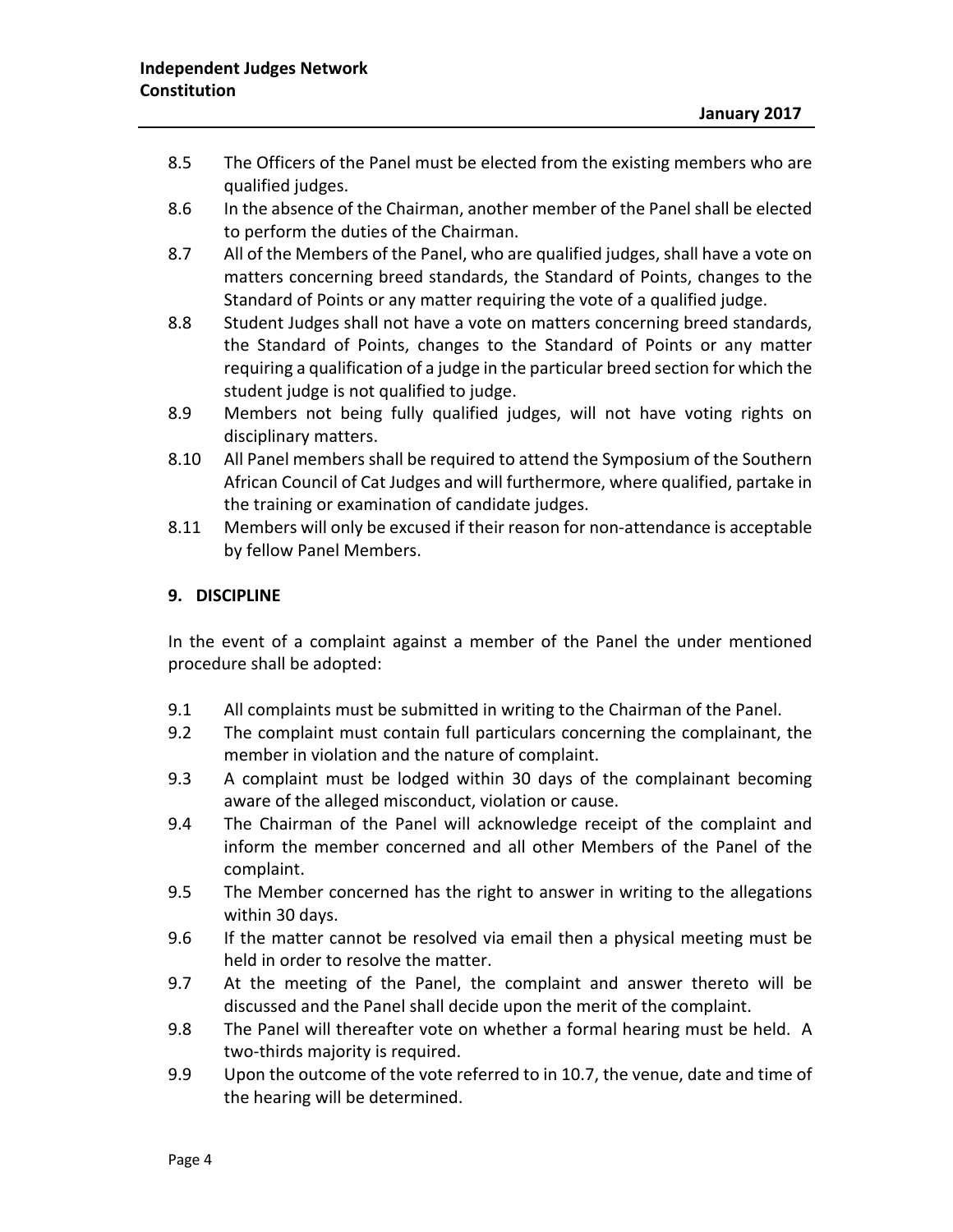- 9.10 Parties have the right to be represented by an attorney and may call witnesses.
- 9.11 The complainant and member concerned shall have no vote at the hearing.
- 9.12 The meeting will be presided upon by an external qualified person who is acceptable to both parties.
- 9.13 After hearing all the evidence, the Members shall vote, by secret ballot and the Chairman shall inform all parties of the outcome thereof. A two-thirds majority shall determine the result.
- 9.14 The outcome will be decided upon by the Panel Members.
- 9.15 An appeal against the outcome and/or penalty may be filed with the Southern Africa Cat Council, within 30 days of the date of the decision.
- 9.16 The Rules of the Southern Africa Cat Council are applicable in the event of an appeal.

#### **10. LEAVE OF ABSENCE**

- 10.1 Members of the Panel may apply for leave of absence for a period not exceeding 12 months.
- 10.2 If the leave of absence is longer than 12 months, some form of refresher course should be undertaken. The extent and duration to be decided by the Panel.
- 10.3 If a Panel member has been granted a leave of absence, they may not vote on any Panel matters.
- 10.4 Members may attend the AGM and Symposium during this period.

#### **11. ANNUAL REPORT**

The Treasurer shall by 31 May of each year submit a report showing an exact accounting of all assets, liabilities and monies received and paid out.

#### **12. AMENDMENTS**

This Constitution may be amended at an Annual General Meeting, provided that the proposed amendments, together with the notice of time and place of the meeting has been emailed to all Members. A copy of the proposed amendment shall be included in the agenda. The consent of two-thirds of the Members, calculated in the event of a fraction to the next highest whole number, will give effect to an amendment as proposed.